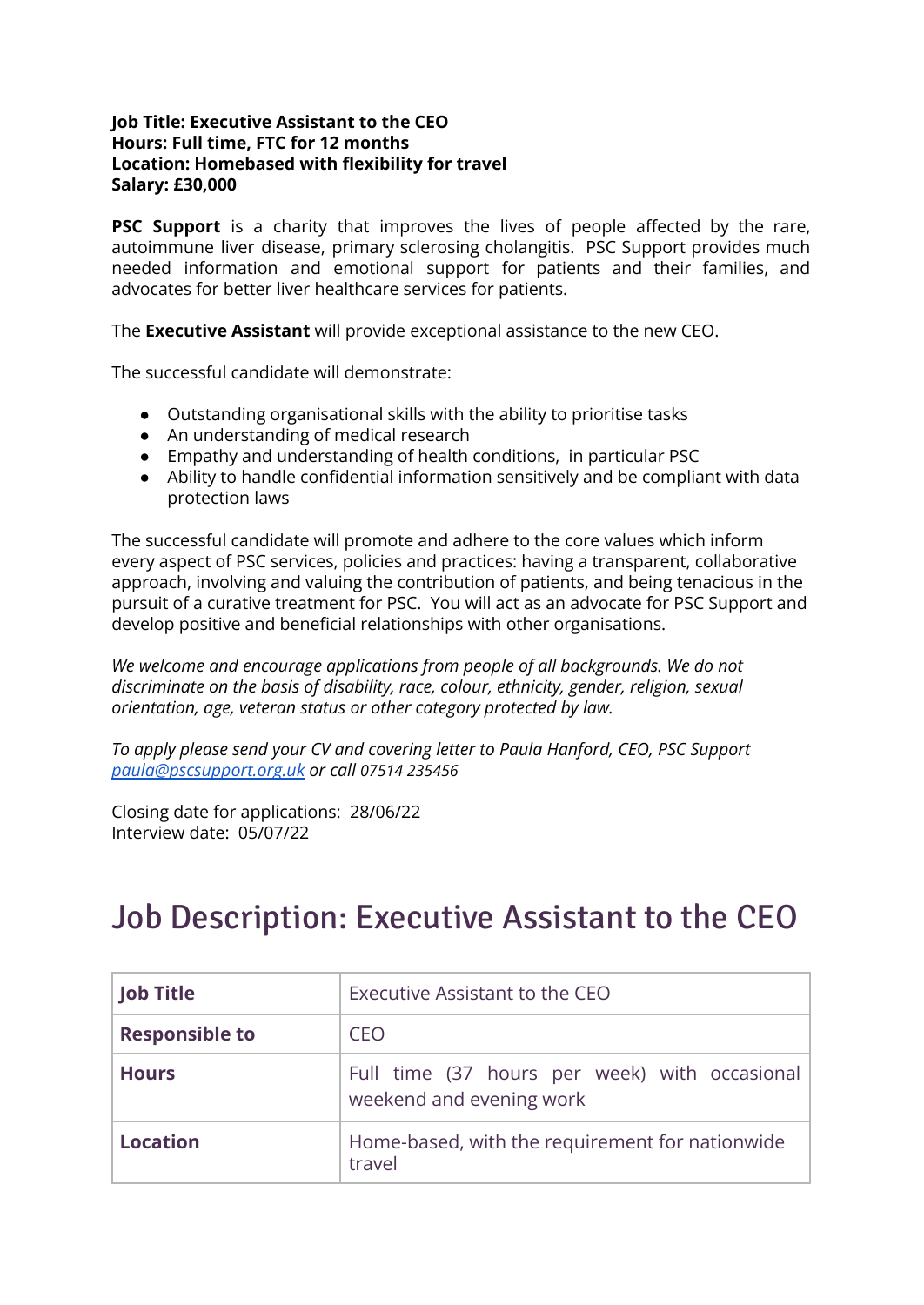| <b>Responsible for</b>                      | A cohort of volunteers                                                                                                                                                                      |  |
|---------------------------------------------|---------------------------------------------------------------------------------------------------------------------------------------------------------------------------------------------|--|
| <b>Salary</b>                               | £30,000 Fixed Term Contract (12 months)                                                                                                                                                     |  |
| <b>Holiday</b>                              | 28 days annual leave, plus bank holidays                                                                                                                                                    |  |
| <b>Pension</b>                              | PSC Support operates an auto enrolment pension<br>scheme for all eligible job holders, as is legally<br>required. Current contributions are 5% for the<br>employer and 5% for the employee. |  |
| <b>Criminal Record</b><br><b>Disclosure</b> | The post entails working with vulnerable people.<br>Any job offer made is subject to satisfactory<br>references and Disclosure and Barring Service (DBS)<br>check.                          |  |

## Job Purpose

To provide organisational support to the CEO and trustees and to manage the research programme.

# Key Duties:

- Overseeing the administration of Board of Trustees' meetings, eg, arranging dates, agenda circulation and drafting minutes.
- Working with the CEO in assisting the Trustees in the preparation of reports, policies and and position statements on behalf of PSC Support
- Overseeing the administration and moderation (and provide moderation) of the PSC Support facebook group
- Managing a cohort of PSC volunteers
- Liaising with volunteers to develop PSC resources
- Co-ordinating the development of high-quality PSC information in line with the charities Information Standards for use on the website, social media, ebulletins and printed material
- Assisting with Ask the Expert Sessions
- Managing the online PSC Helpline calling system
- Assisting in the project management of app development
- Alongside other staff, producing engaging content for social media, website and newsletter
- Assisting the CEO in preparing for presentations at events
- Updating the PSC Support website and publications and maintain accurate records of information sources, reviews and updates
- Responding to incoming external enquiries (excluding fundraising)
- Representing PSC Support on relevant forums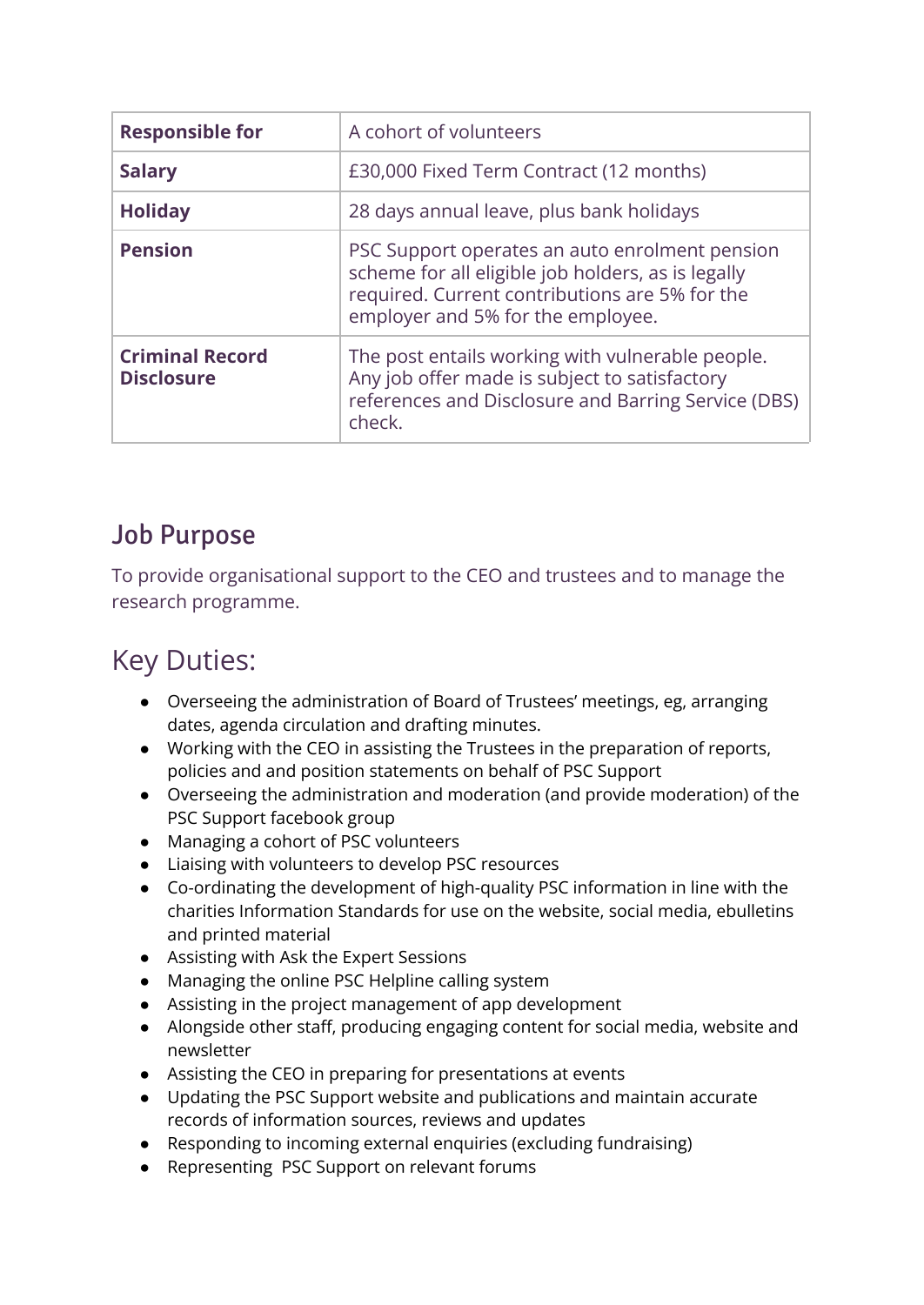- Managing PSC's Research Programme including complying with AMRC standards, responding to queries, working with pharmaceutical companies to check protocols, liaising with the Scientific Committee and managing research applications from start to finish.
- Managing patient involvement for third party research applications including NIHR, Medicines Research Council etc
- Providing daily and monthly checks on app forms and data retention
- Managing aspects of IT approving the connection of devices to Google Workspace, informing the migration process to Microsoft Office/Sharepoint, liaising to update plugins and renew Microsoft licences.
- Tracking consented stories and photos including their removal after 3 years

### About You:

| <b>Experience</b>                                                                                      | Essential/<br>Desirable | Evidence<br>Application (A)<br>Interview (I)<br>Test/ Presentation (T)<br>Documentary (D) |  |  |
|--------------------------------------------------------------------------------------------------------|-------------------------|-------------------------------------------------------------------------------------------|--|--|
| At least 3 years' experience of working in<br>the voluntary sector in either voluntary or<br>paid role | Essential               | A, I                                                                                      |  |  |
| Writing engaging content for websites and<br>social media                                              | Essential               | A, I                                                                                      |  |  |
| Managing volunteers                                                                                    | Essential               | A, I                                                                                      |  |  |
| Online event management                                                                                | Essential               | A, I                                                                                      |  |  |
| <b>Project Management</b>                                                                              | Essential               | A, I                                                                                      |  |  |
| Knowledge, Skills and Abilities                                                                        |                         |                                                                                           |  |  |
| Educated to A level or equivalent                                                                      | Desirable               | A, D                                                                                      |  |  |
| Advanced Microsoft Office skills                                                                       | Essential               | A, I                                                                                      |  |  |